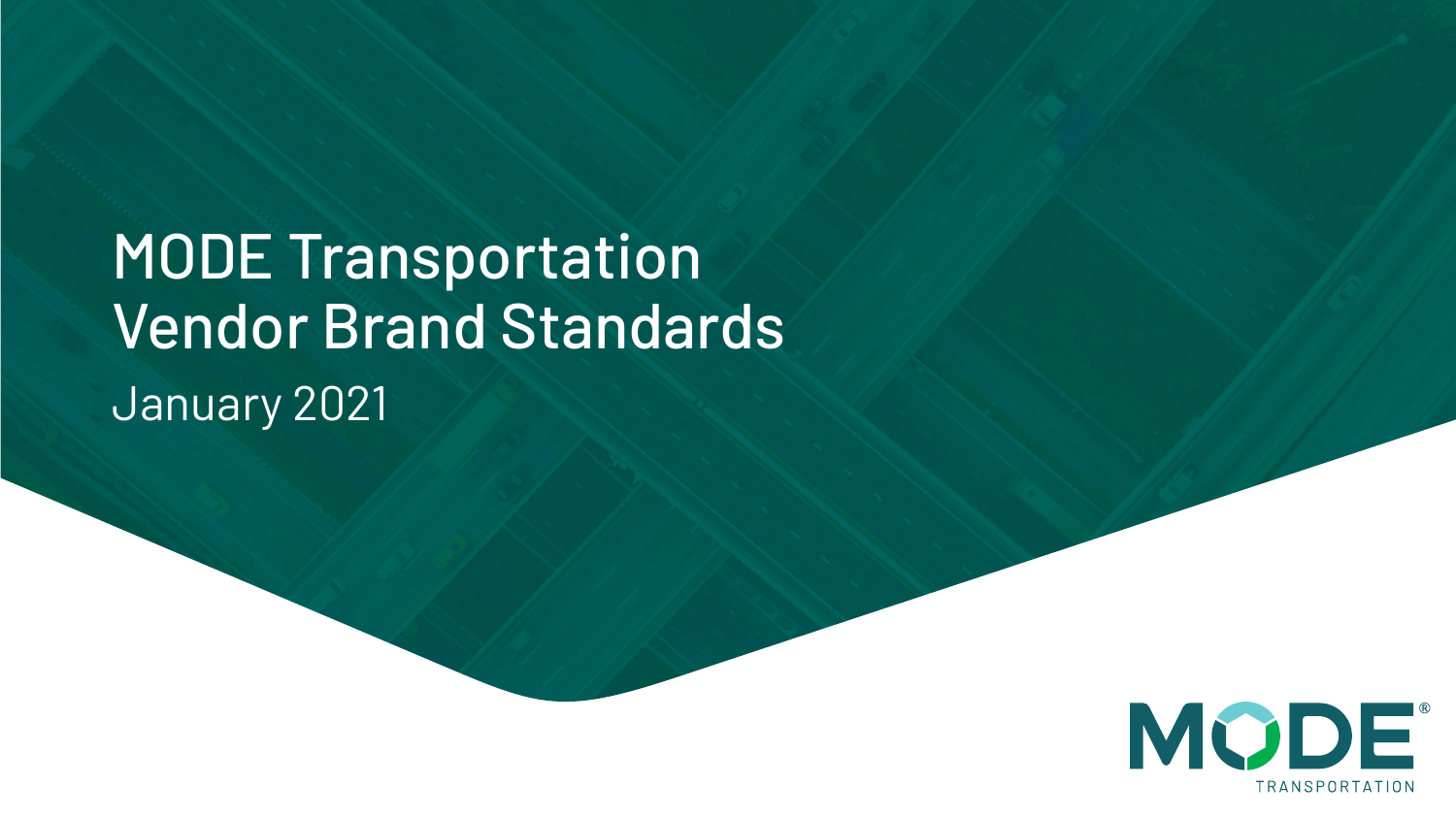## **GUIDELINES**

When referring to MODE Transportation (MODE) in text, always use the text treatment: MODE Transportation.

The name of the company, MODE Transportation, should always remain in English, independent of the language in which it appears.

The MODE logos includes our icon and logotype, designed to work together to represent MODE Transportation.

When using a MODE trademark or logo, never modify the design, add or delete any elements or words, or change any colors or proportions.

Trademarks and logos should be used exactly as they appear in MODE's Brand Standards. The logo may not be obscured or distorted in any way.

Using the logo from any source other than the original file provided by MODE's corporate Marketing team is a violation of these guidlines.

MODE trademarks and logos should not be presented or used:

- In a manner that is misleading, defamatory, libelous, obscene, infringing or otherwise objectionable.
- In connection with any material infringing the trademark, copyright or the rights of a third party.
- As a part of a name of a product or service of a company other than MODE; in a manner that infringes, derogates, dilutes or impairs the rights of MODE.

## LEGAL NOTICE

MODE trademarks and logos are MODE's intellectual property. They are important and valuable assets of MODE. Follow these brand standards for using MODE's trademarks properly in all communications, documents and electronic messages.

## FOR GUIDANCE

If you have any questions about how to use the MODE brand or need prior authorization, please contact MODE's corporate Marketing team at [marketing@modetransportation.com](mailto:marketing@modetransportation.com).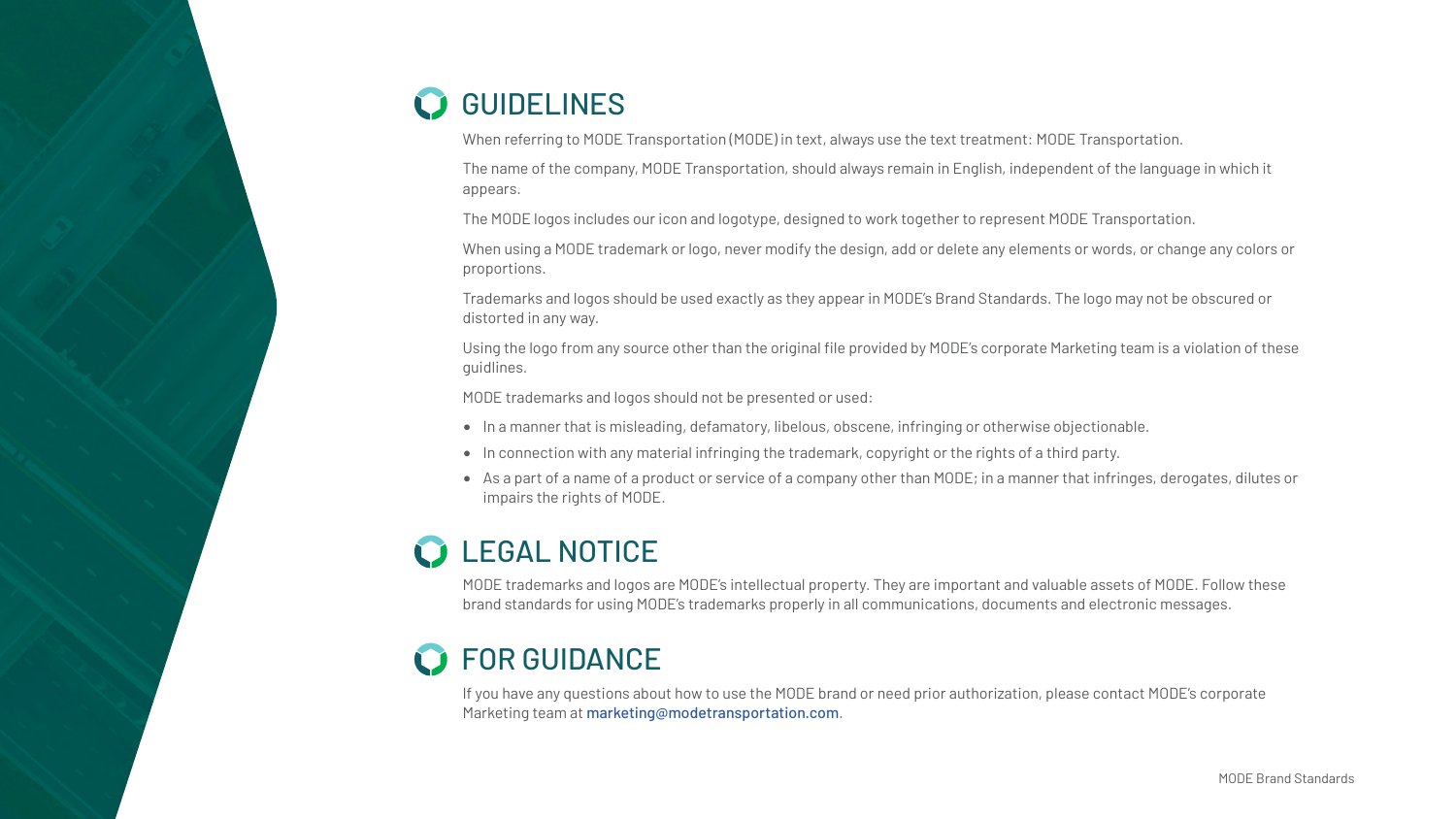<span id="page-2-0"></span>

| <b>Brand Name</b>           | 4  |
|-----------------------------|----|
| Tagline                     | 5  |
| Logo Primary Usage          | 6  |
| One-Color Logo Options      | 7  |
| Typography - Headline       | 8  |
| Typography - Body Copy      | 9  |
| <b>Typography Hierarchy</b> | 10 |
| <b>Color Palette</b>        | 11 |
| <b>Paint Color</b>          | 12 |
| <b>Brand Support</b>        | 13 |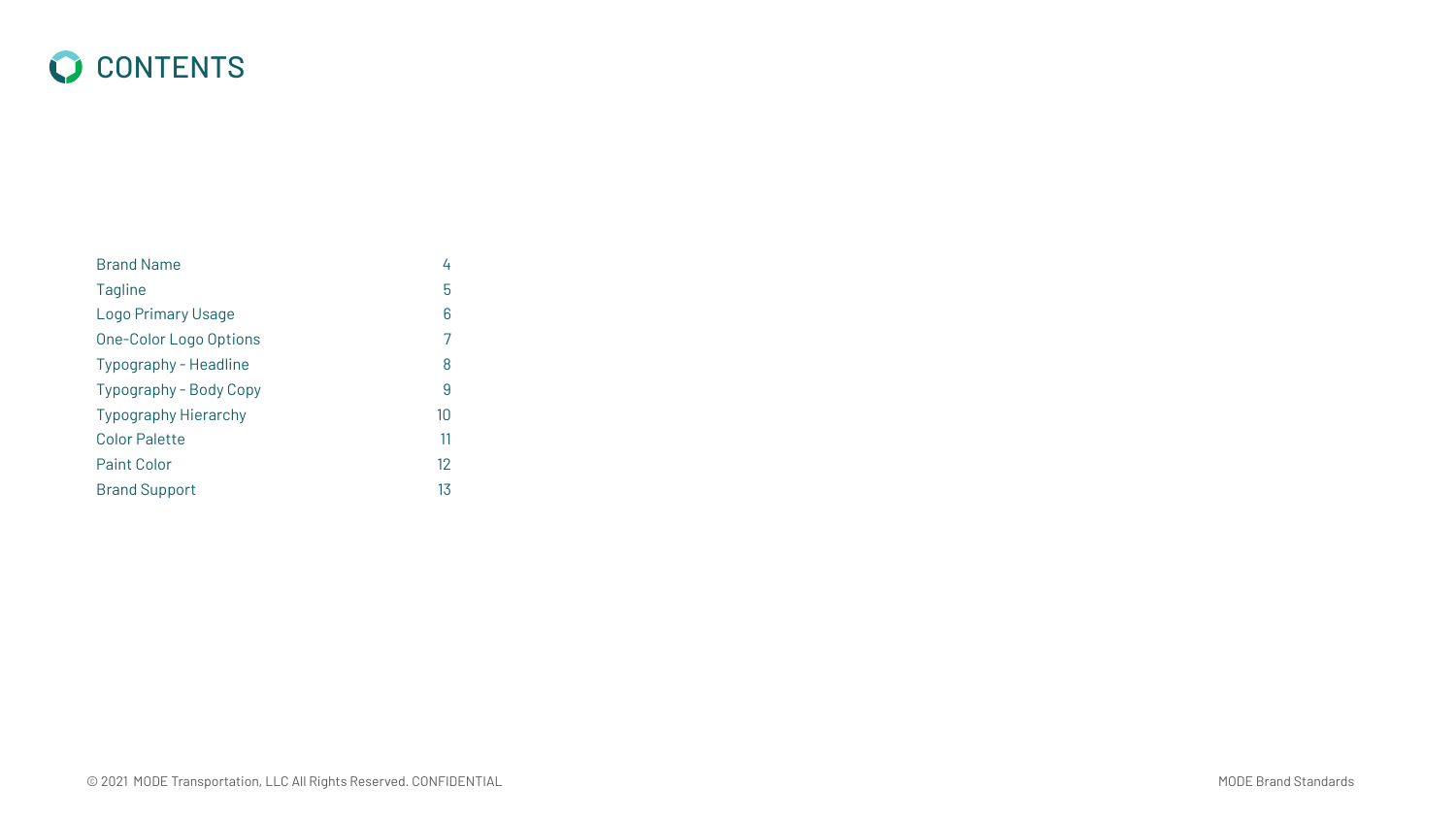## <span id="page-3-0"></span>BRAND NAME

FIRST REFERENCE

## MODE Transportation

ALL OTHER INSTANCES- USE ALL CAPS



DO NOT WRITE NAME IN SENTENCE CASE



#### DO

- Ensure when referring to our brand, "MODE Transportation" is the correct way to display the name. In cases where the company name is applied more than once in a single piece of communication, the name can be truncated and referred to as "MODE".
- Make a special note that when referencing the entity of the company in all instances, "MODE" should only be displayed in all caps.

#### DO NOT

• Refer to the company name "MODE" in lowercase.

### NOTICE

• Legal entity should be displayed as MODE Transportation, LLC.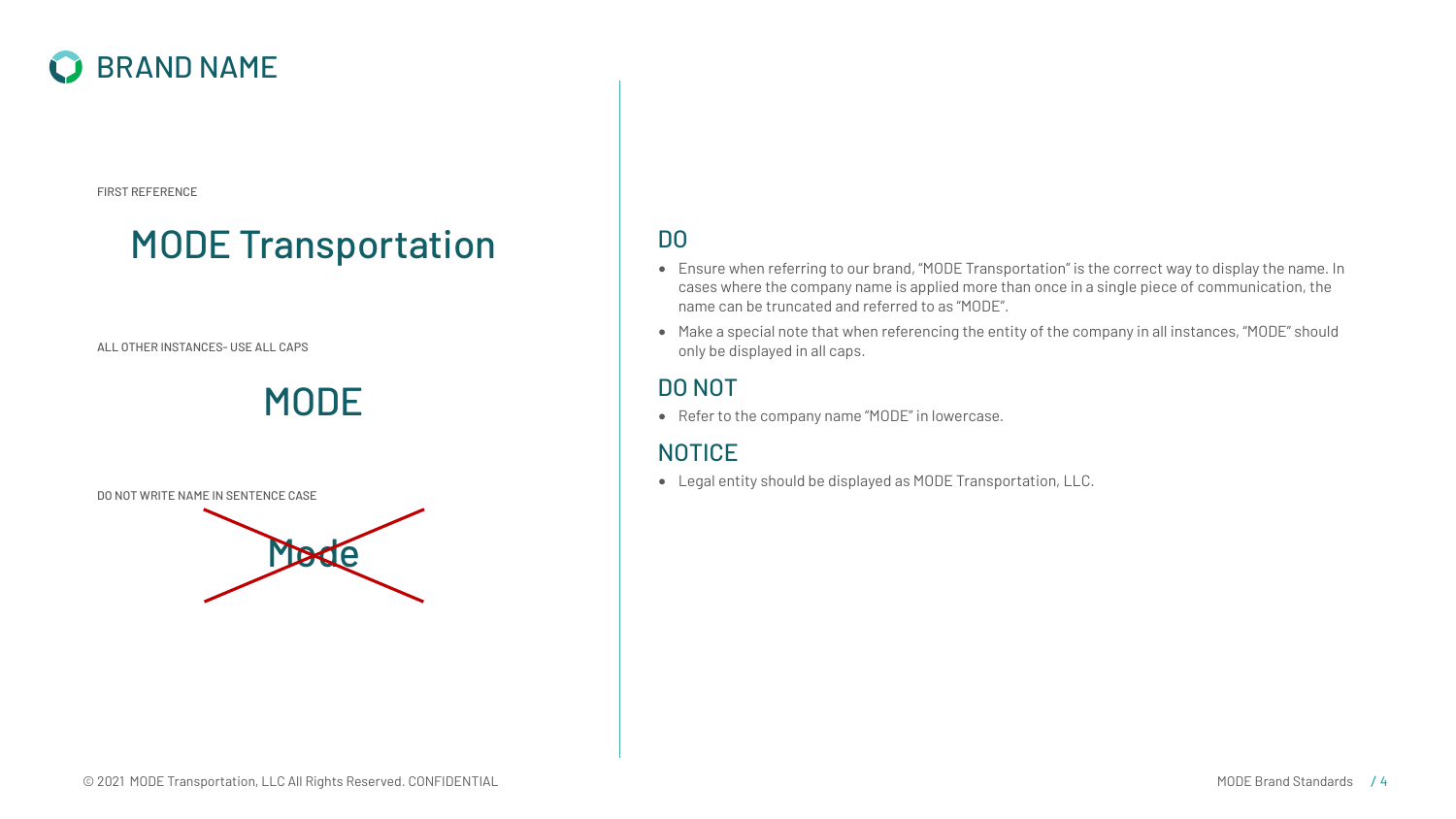<span id="page-4-0"></span>

FIRST REFERENCE - ALL CAPS

## *CONFIDENCE DELIVERED.*

ALTERNATIVE REFERENCE - ALL CAPS

## *CONFIDENCE DELIVERED.*

USED IN BODY COPY

*Confidence Delivered* means you don't need to worry about getting your products from Point A to Point Z.

USED AS A HEADING



DO NOT WRITE TAGLINE IN SENTENCE CASE



- Display the brand tagline, "CONFIDENCE DELIVERED" in all caps when used as a heading.
- Display the brand tagline in all italics, capitalizing 'C' and 'D', when used in text or body copy/ paragraph.
- Ensure the tagline has a clear separation from other copy if there is additional text surrounding it (if not used in body copy).
- Always ensure the tagline is in MODE's primary teal.
	- Exception: Use white if on MODE's primary teal background.
	- All other exceptions will be made upon review and written approval by MODE's corporate Marketing team.

#### DO NOT

- Refer to the company tagline "CONFIDENCE DELIVERED" in lowercase used in text or body copy/ paragraph.
- Rotate, skew, redraw, re-proportion, or otherwise alter or distort the MODE tagline or its elements in any way.
- Combine the MODE tagline with any other element such as logos, words, graphics, photos, slogans or symbols.
- Use the tagline in conjunction with any other logo.
- Reproduce the MODE tagline in colors other than our primary teal.
- Place the MODE tagline on a patterned background that makes it difficult to read.
- Attempt to create your own sub-brand by adding text to the existing MODE tagline.

- The objective of MODE's tagline:
	- To communicate the brand's unique value proposition (brand promise).
	- To be succinct and memorable.
	- To cause a person to want to know more about or interact further with the brand (MODE).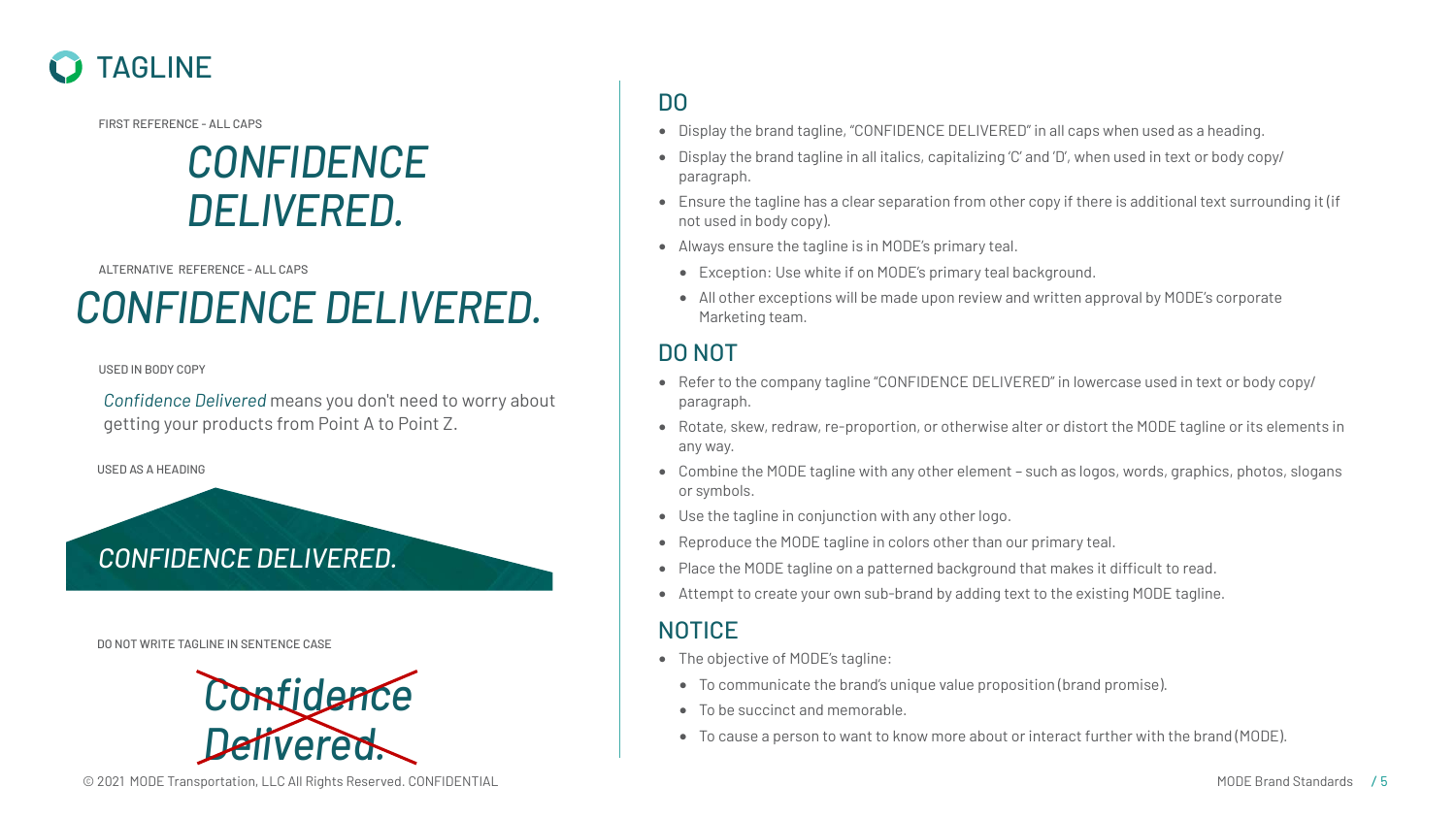## <span id="page-5-0"></span>LOGO PRIMARY USAGE

PRIMARY LOGO



SECONDARY LOGO



STAND-ALONE LOGO



CLEAR SPACE



#### DO

- Use the full-color version of the brand logo as your first choice.
- Ensure legibility of MODE Transportation by using the secondary logo with "Transportation" the same width as the logotype "MODE" when image is less than 1-inch wide.

#### DO NOT

- Use the logo on a non-brand color, a color without enough contrast or cluttered background as this distracts from a clean consistent brand and should be avoided.
- Attempt to re-create any portion of the logo.
- Rotate, skew, redraw, re-proportion, or otherwise alter or distort the logo or its elements in any way.
- Combine the logo with any other element such as logos, words, graphics, photos, slogans or symbols.
- Reproduce the logo in colors other than those suggested in the Brand Standards.
- Place the logo on a patterned background that makes it difficult to read.
- Create a pattern with the logo or animate the logo in any way.
- Attempt to create your own sub-brand by adding text to the existing logo.
- Make exceptions to approved positioning and spacing of the logo, no matter how minor they seem.
- Use the stand-alone logo without prior authorization from MODE's corporate Marketing team.

- Consistent logo use ensures that our audience sees a consistent brand identity, every time.
- Maintaining clear space around the logo and logotype keeps the brand presence strong, clear and uncluttered.
- Alternate logo compositions may be necessary as size or space constraints require; reach out to MODE's corporate Marketing team for assistance.
- Using the logo with a ™ is a violation. You are required to only use a ® version of the logo.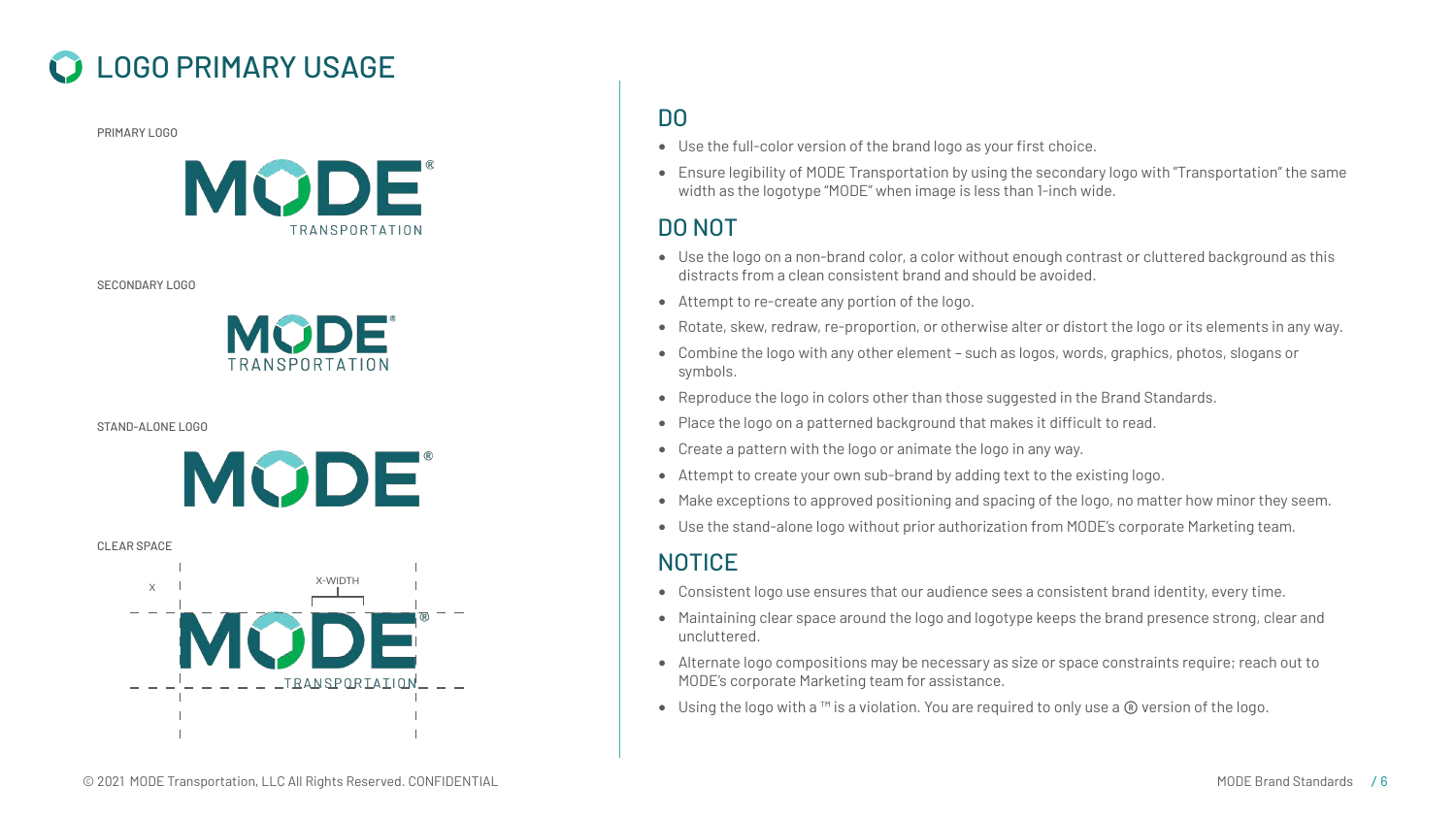## <span id="page-6-0"></span>ONE-COLOR LOGO OPTIONS



#### DO

- Only use a one-color logo when the medium necessitates one, such as promotional products or other printing. In one-color application, the logo should be converted to the deep teal PMS 2238.
- Ensure to place the reversed brand logo (solid white) on one of the approved brand colors.
- Ensure when applying the reversed brand logo (solid white) on a neutral palette, the background provides enough contrast for clear visibility.

#### DO NOT

- Place the reversed brand logo on any colors other than those listed in the Brand Standards.
- Place the brand logo on a patterned background that makes it difficult to read.
- Use the logo on a non-brand color, a color without enough contrast or cluttered background as this distracts from a clean consistent brand and should be avoided.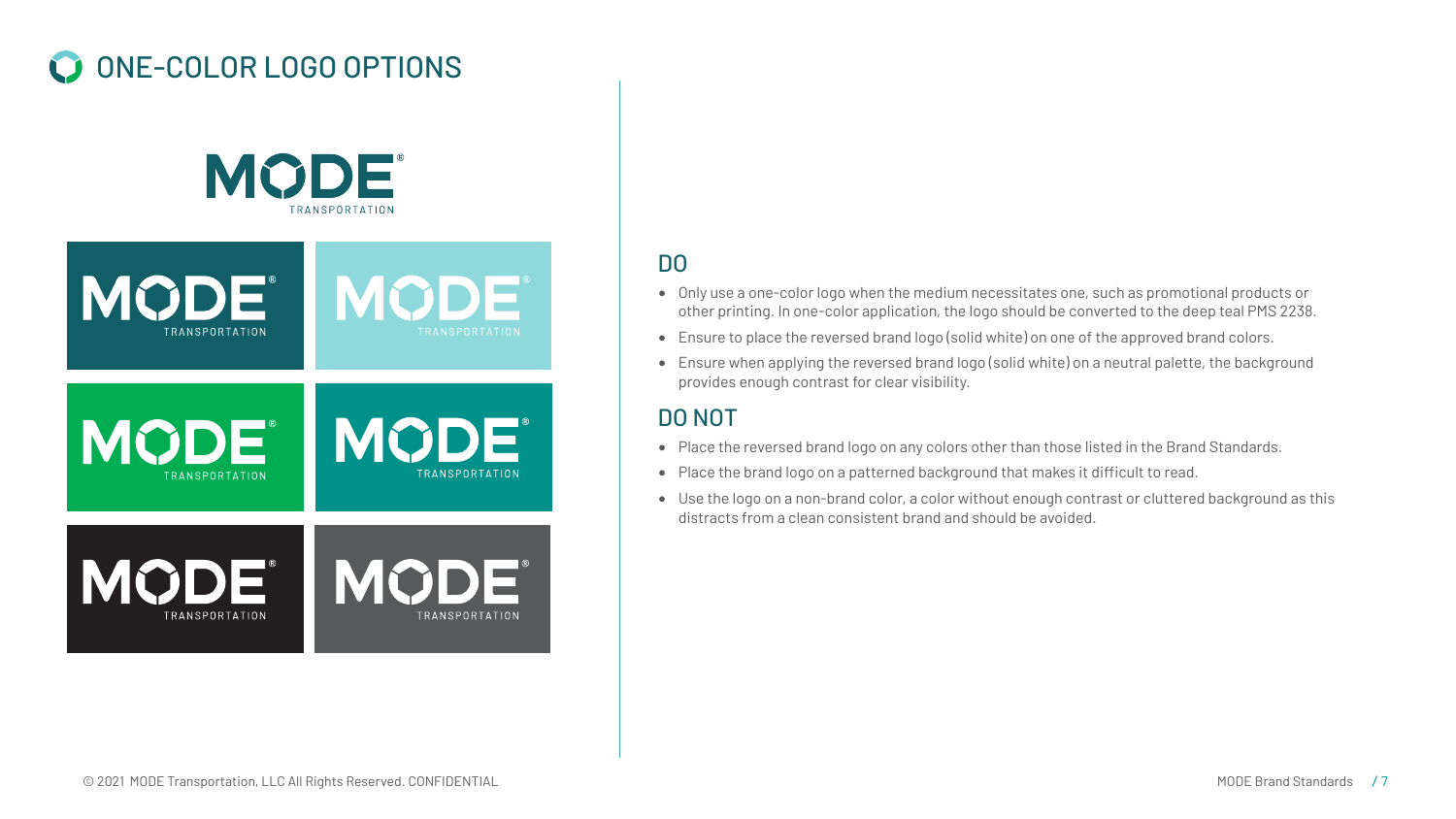## <span id="page-7-0"></span>TYPOGRAPHY - HEADLINE

# **Barlow**

**ABCDEFGHIJKLN OPORSTUVWXYZ** 1234567890  $!@#$\%^0$$  ()-=+

| SITLES               |  |
|----------------------|--|
| Light                |  |
| Light Italic         |  |
| Regular              |  |
| <i>Italic</i>        |  |
| Medium               |  |
| <b>Medium Italic</b> |  |
| <b>Bold</b>          |  |
| <b>Bold Italic</b>   |  |

Rounded edges mirror rounded edges in custom "MODE" logotype

#### DO

- Download and install Barlow on your device to ensure brand consistency. Barlow is a free front available through several different online sources.
- Make headlines set in Barlow Medium.

#### DO NOT

• Use any fonts other than what is listed within MODE's Brand Standards.

- To help establish a consistent and credible brand style, two type style "families" have been chosen to allow for flexibility and individuality.
- Our primary headline font, Barlow, is a confident and strong typeface with a slightly industrial or technology feel. Subtle, rounded edges make it approachable.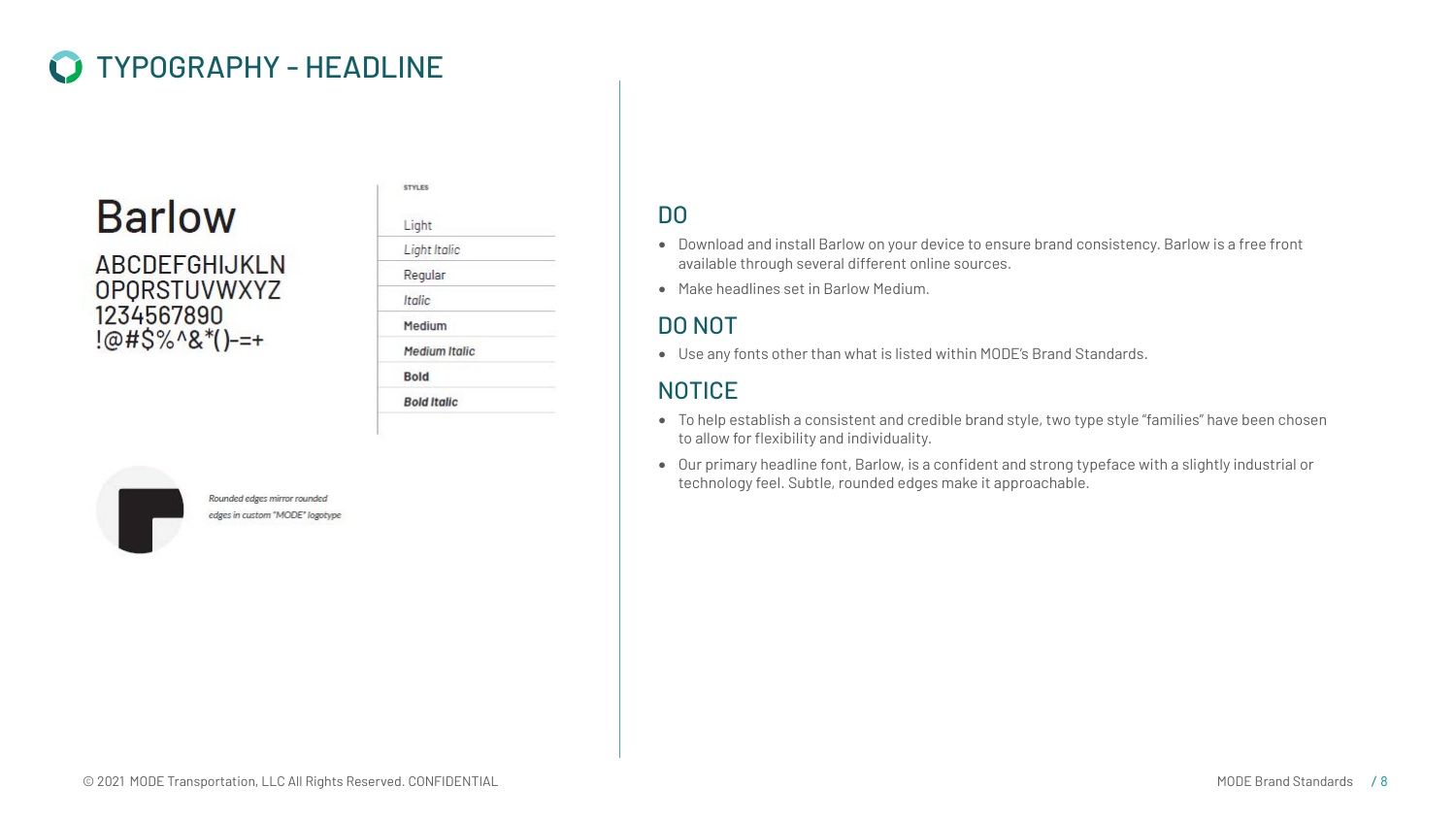## <span id="page-8-0"></span>TYPOGRAPHY - BODY COPY

## Lato

abcdefghijklmnopgrstuvwxyz ABCDEFGHIJKLMNOPQRSTUVWXYZ 1234567890 !@#\$%^&\*()-=+

Dolor sit amet, consectetuer adipiscing elit, sed diam nonummy nibh euismod tincidunt ut laoreet dolore magna aliquam erat volutpat. Ut wisi enim ad minim veniam, quis nostrud exerci tation ullamcorper suscipit lobortis.Nam earuptat lantiati optatem cusandisto mo blabora alitate mporrum asim utae in re ea non nihiciam, doluptae venis prepe comniatior sollab inist laut eum eum con nonse none magnam, inihilibus moditin et eictaspis aut ilibusam.



Geometric letterforms with a true rcle "O" mirror the geometric shape of the "O" logo mark

#### Regular Italic Bold **Bold Italic Black**

**Black Italic** 

**STYLES** 

#### DO

- Download and install Lato on your device to ensure brand consistency. Lato is a free front available through several different online sources.
- Make the body copy set to Lato Regular.
- Use Arial or Helvetica as substitutes for body copy font if Lato is unavailable.

#### DO NOT

• Use any fonts other than what is listed within MODE's Brand Standards.

- To help establish a consistent and credible brand style, two type style "families" have been chosen to allow for flexibility and individuality.
- Our primary body copy font, Lato, is a sans-serif typeface that's easy to read at any size. Lato is modern with geometric letterforms and friendly with subtle, curved details.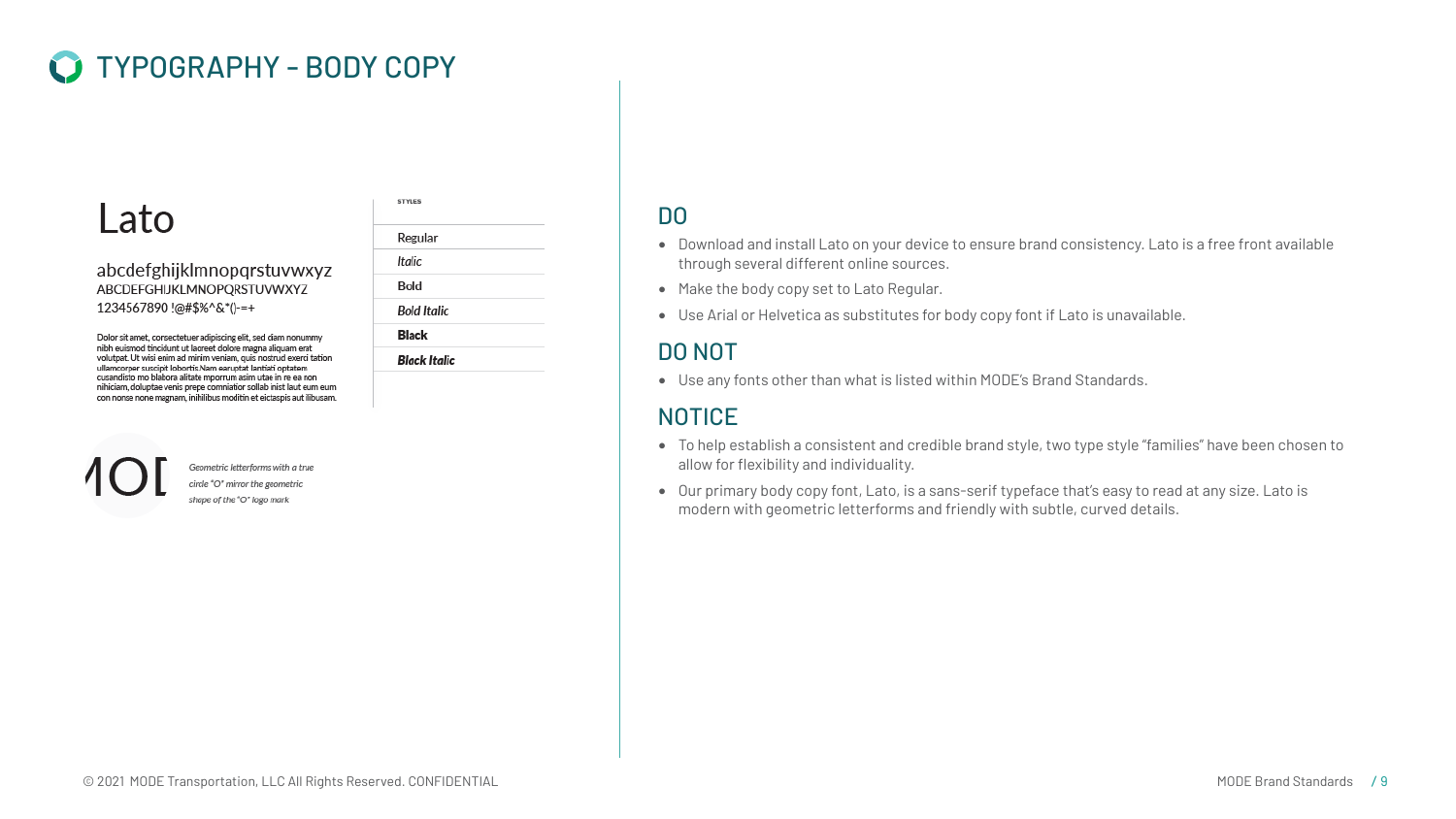## <span id="page-9-0"></span>TYPOGRAPHY HIERARCHY

SLASH - / TECHNOLOGY THAT *EMPOWERS YOU* BRAND-ALL CAPS

> Technology is a pillar of MODE's transportation and logistics strategy. We leverage supply chain information to unlock enormous value for you. Learn more about MODE's proprietary platform and ongoing commitment to forging the way with technology.

TAGLINE USED IN BODY COPY

HEADLINE

BODY COPY

*Confidence Delivered* means you don't need to worry about getting your products from Point A to Point Z.



#### DO

- Align headline over left of body copy and write headlines in all caps, when possible.
- Ensure when referring to our brand, "MODE Transportation" is the correct way to display the name. In cases where the company name is applied more than once in a single piece of communication, the name can be truncated and referred to as "MODE".
- Always provide the highest level of contrast.
- Use a white type on a teal background or teal type on a white background to obtain best legibility.
- Use slash before headlines.
	- Exceptions: PowerPoint & social media
- Provide a clear distinction between the tagline and/or logo with accompanying text or descriptors.
- Display the brand tagline in all italics, capitalizing 'C' and 'D', when used in text or body copy/ paragraph.
- Use the neutral dark gray, [see page 11](#page-10-0), for type as long as there is sufficient contrast between the background and the copy for optimal legibility.

#### DO NOT

- Allow body copy to be smaller than 8 pt.
- Allow headlines to exceed 36 pt.
- Use contrast that does not allow legibility such as green type on a light blue background (or vice versa).

### **NOTICE**

• Alternate typography may be necessary as size or space constraints require; reach out to MODE's corporate Marketing team for assistance.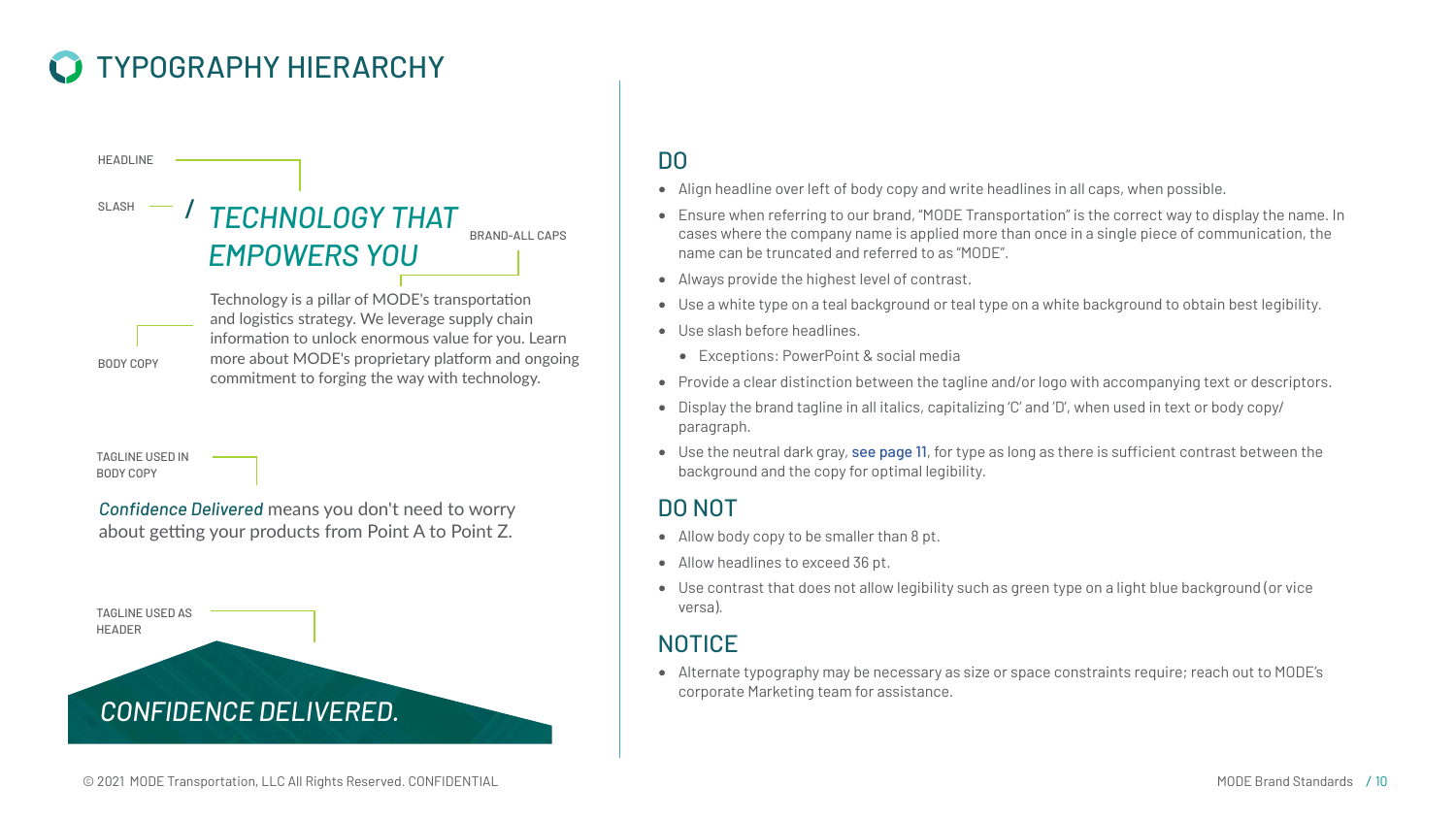## <span id="page-10-0"></span>**COLOR PALETTE**



SECONDARY COLORS

| Pantone     | 3272          | Pantone     | 7710         | Pantone     | 2299          |
|-------------|---------------|-------------|--------------|-------------|---------------|
| <b>CMYK</b> | 83, 23, 49, 0 | <b>CMYK</b> | 72, 9, 29, 0 | <b>CMYK</b> | 41, 0, 100, 0 |
| <b>RGB</b>  | 0, 145, 139   | <b>RGB</b>  | 48, 174, 183 | <b>RGB</b>  | 164, 210, 51  |
| <b>HEX</b>  | 00918b        | <b>HEX</b>  | 30aeb7       | <b>HEX</b>  | a4d233        |

NEUTRAL COLORS

| Pantone     | 7547            | Pantone     | 715         | Pantone     | 441           |
|-------------|-----------------|-------------|-------------|-------------|---------------|
| <b>CMYK</b> | 40, 30, 20, 100 | <b>CMYK</b> | 0, 0, 0, 80 | <b>CMYK</b> | 0, 0, 0, 25   |
| <b>RGB</b>  | 1, 0, 11        | <b>RGB</b>  | 88, 89, 91  | <b>RGB</b>  | 192, 192, 192 |
| <b>HEX</b>  | 01000b          | <b>HEX</b>  | 58595b      | <b>HEX</b>  | c0c0c0        |

#### DO

- Always use the approved color palette shown in MODE's Brand Standards.
- Use the neutral dark gray (Pantone 715) for type as long as there is sufficient contrast between the background and the copy for optimal legibility.

#### DO NOT

- Use colors other than approved colors shown in MODE's Brand Standards.
- "Mix and match" color palette elements.
- Deviate from MODE's true teal.
- Apply uneven gradients.
- Attempt to re-create any colors.
- Add texture or background visual elements.

- Inspired by our multi-modal balance, our color palette brings in colors from the land, sea and air.
- The deep teal provides a solid base and differentiates us from our competitors.
- The secondary palette uses tonal variations of the primary colors and rounds out the modern blue to green palette.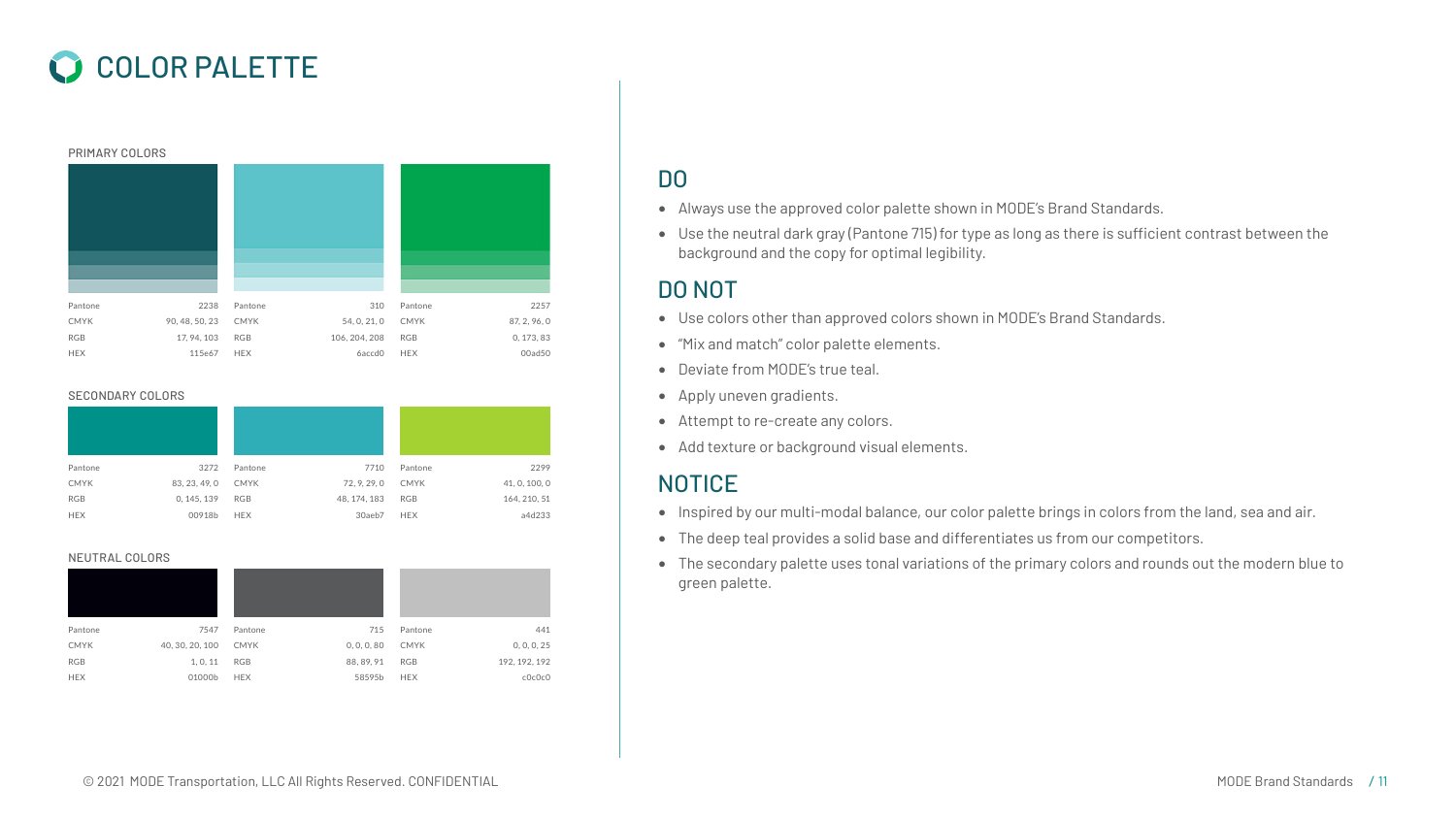## <span id="page-11-0"></span>PAINT COLOR



#### NEUTRAL COLORS

| MANUFACTURER BENJAMIN MOORE   | MANUFACTURER SHERWINWILLIAMS   | MANUFACTURER SHERWINWILLIAMS   |
|-------------------------------|--------------------------------|--------------------------------|
| <b>COLOR NUMBER</b><br>CW-680 | <b>COLOR NUMBER</b><br>SW 7674 | <b>COLOR NUMBER</b><br>SW 7064 |
| MOPBOARD BLACK<br>COLOR NAME  | COLOR NAME<br>PEPPERCORN       | PASSIVE<br><b>COLOR NAME</b>   |
| GLOSS SEMI-GLOSS @ WOOD, FLAT | GLOSS SEMI-GLOSS @ WOOD, FLAT  | GLOSS SEMI-GLOSS @ WOOD, FLAT  |
| @ WALL                        | @ WALL                         | @ WALL                         |
|                               |                                |                                |

MANUFACTURER BENJAMIN MOORE COLOR NUMBER PM-3 COLOR NAME DECORATORS WHITE GLOSS EGGSHELL @ WALLS , FLAT @ CEILINGS; SEMI-GLOSS @ WOOD

#### DO

- Place MODE's full color logo on white or MODE's approved neutral colors.
- Always use the approved color palette shown in MODE's Brand Standards.
- Contact MODE's corporate Marketing team for any assistance with design.

#### DO NOT

- Place MODE's full color logo on MODE's primary or secondary colors.
- Use colors other than approved colors shown in MODE's Brand Standards.
- "Mix and match" color palette elements.
- Deviate from MODE's true teal.
- Apply uneven gradients.
- Attempt to re-create any colors.
- Add texture or background visual elements.

- Inspired by our multi-modal balance, our color palette brings in colors from the land, sea and air.
- The deep teal provides a solid base and differentiates us from our competitors.
- The secondary palette uses tonal variations of the primary colors and rounds out the modern blue to green palette.